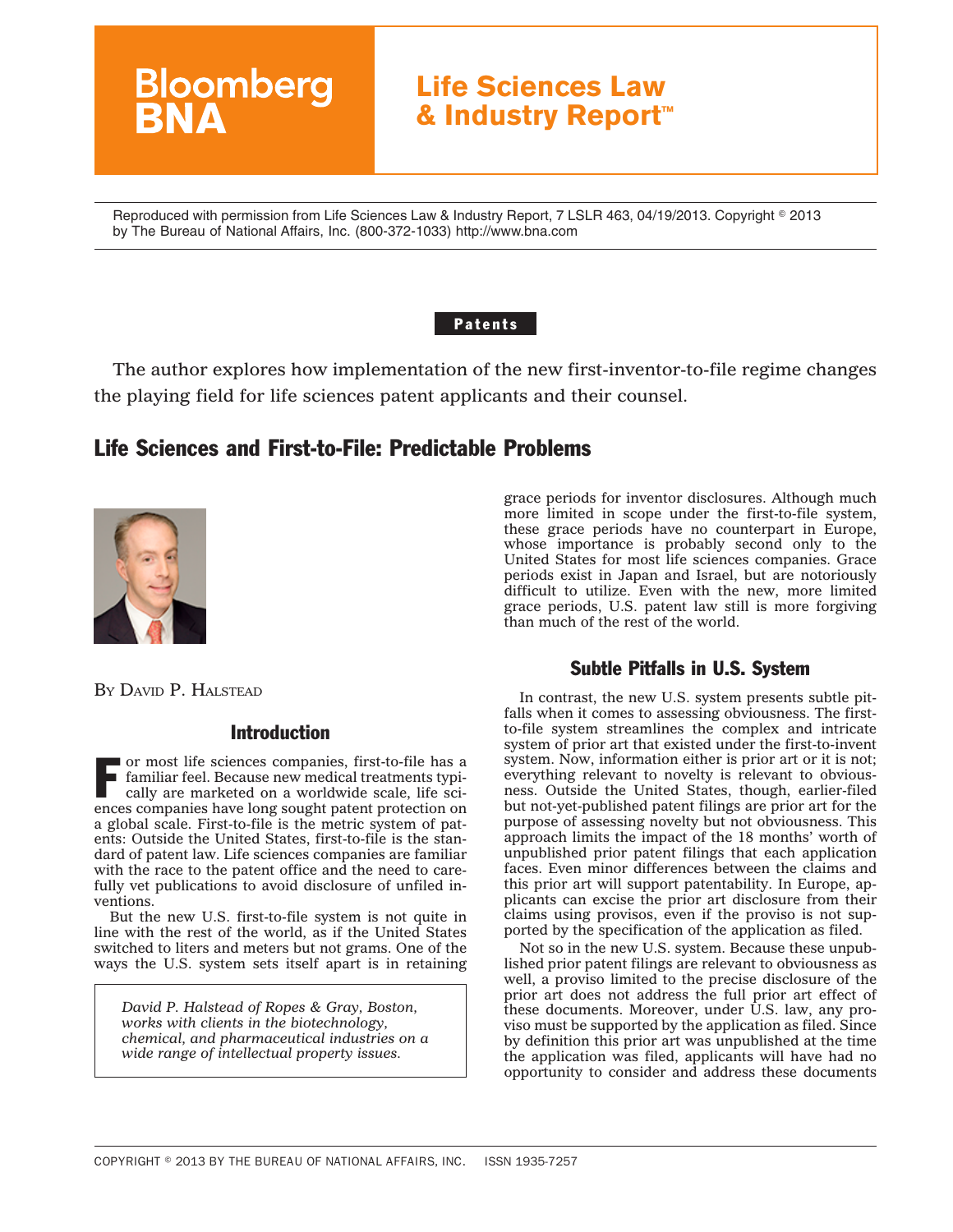when drafting their applications. As a result, prior art that leaves pockmarks in European claims will leave craters in U.S. claims.

## Impacts on Life Sciences Companies

This difference will impact life sciences companies in different ways. When it comes to biologic inventions, there often is a close relationship between the human biological entity or target and the commercial therapeutic. Early filings in this area often are based on either animal homologs or the same human entity/target. While a proviso that excludes only an animal homolog likely would leave all coverage commercially relevant to human medicine intact, this proviso would not exclude what is made obvious by our current understanding of most biological pathways. Preserving commercially relevant coverage while addressing the novelty and obviousness impact of a prior art document will be difficult if not impossible in this situation. Being first to file is critical.

In small molecule technologies, the chemical scope of the claim typically is defined in a core Markush structure with several individually defined substituents. Prior art in this area commonly takes the form of a few compounds that fall within the Markush structure. A proviso that excludes only these compounds may have little effect on the overall scope of the claim. But each of these compounds arguably suggests a plethora of other similar compounds, ranging from minor structural variants to analogs with substituents borrowed from other related disclosures. Fighting an obviousness rejection can be an uphill battle; amending the claims can require ceding large swaths of claim scope. While a company may have the flexibility to pursue a lead protected by the reduced scope of the claim, the loss of broad-based coverage for the related chemical space can leave the door open to unwanted competition.

This application of unpublished prior art to obviousness in the United States is not new to the first-to-file system. What is new is the inability to disqualify these references based on a prior date of invention. This change is a particularly strong blow to the life sciences.

# Long Development Time, Unpredictability

Life sciences inventions often have rather long development timelines. In addition, life sciences inventions are considered ''unpredictable'' under the law, meaning that obtaining broad claims typically requires making and testing many different molecules for the desired biological effect. Amassing enough data to support a good patent application—to say nothing of drafting the application—can easily take several months. Accordingly, under the first-to-invent system, a large fraction of the unpublished prior art for any given life sciences invention often could be disqualified by providing evidence generated during development of the invention. By comparison, more ''predictable'' physical and electronic inventions typically have shorter development timelines; fewer data are needed to support broad claims and demonstrate the operability of the invention, so an application can be filed much closer to the time of invention. This discrepancy means that the loss of the grace period hits life sciences inventions harder than other technologies.

The long development timeline of life sciences inventions exacerbates other challenges of the first-to-file system, too. Development typically continues long past that initial provisional filing date, with more therapeutic candidates being prepared and tested to select the best one for human therapy. The importance of backing up an invention with data in the ''unpredictable'' life sciences often means that these newer data typically are added to a subsequent non-provisional application to supplement the data included in the provisional application. But claims of the non-provisional application are entitled to the provisional filing date only when they are described and enabled in the provisional application.

Claims to biologic inventions typically expand out from a core structure based on hybridization or percent identity to that core structure. The amount of expansion is limited by the variety of examples demonstrated to preserve the desired functionality. A provisional application with fewer examples may not support the broader claims of a later non-provisional application with more examples. In this case, the broader claims will face up to a year's worth of additional prior art: documents filed or published after the provisional filing and before the non-provisional.

When it comes to chemistry, the situation is trickier still. Additional compounds tested after a provisional filing may not fall within the original Markush structure set out in the provisional, necessitating extending the definitions of one or more substituents, or even expanding the core structure. The ability to rely on the provisional filing date is in serious jeopardy when this occurs. For this reason, expanding a provisional chemistry application becomes an extremely complicated exercise. The contents of the provisional application must be retained in an unadulterated form that gets the benefit of the provisional filing date, and any newly added material should be presented in a way that supports claims that exclude the contents of the provisional to fend off any prior art that arises between the provisional and non-provisional filing dates.

Foreign jurisdictions also closely scrutinize the contents of provisional applications to assess the proper priority date for a given claim. This scrutiny is not entirely new to the United States either, but assessments in jurisdictions like Europe and Japan historically have been far less forgiving. It remains to be seen whether the U.S. Patent and Trademark Office will heighten the scrutiny it applies under the first-to-file system. However, under any standard, the loss of a priority date empowers additional documents to serve as prior art against an application. As described above, these documents can be used for both novelty and obviousness rejections under the first-to-file system, with no opportunity to disqualify them based on an earlier date of invention. And the loss of a priority date carries an additional and irreversible consequence for transitional applications.

#### Consequences for Transitional Applications

Transitional applications are those applications filed under the first-to-file system but that claim priority to a first-to-invent application. So long as a transitional application claims only subject matter supported in the first-to-invent application, it too is treated as a first-toinvent application. But the moment a claim is presented